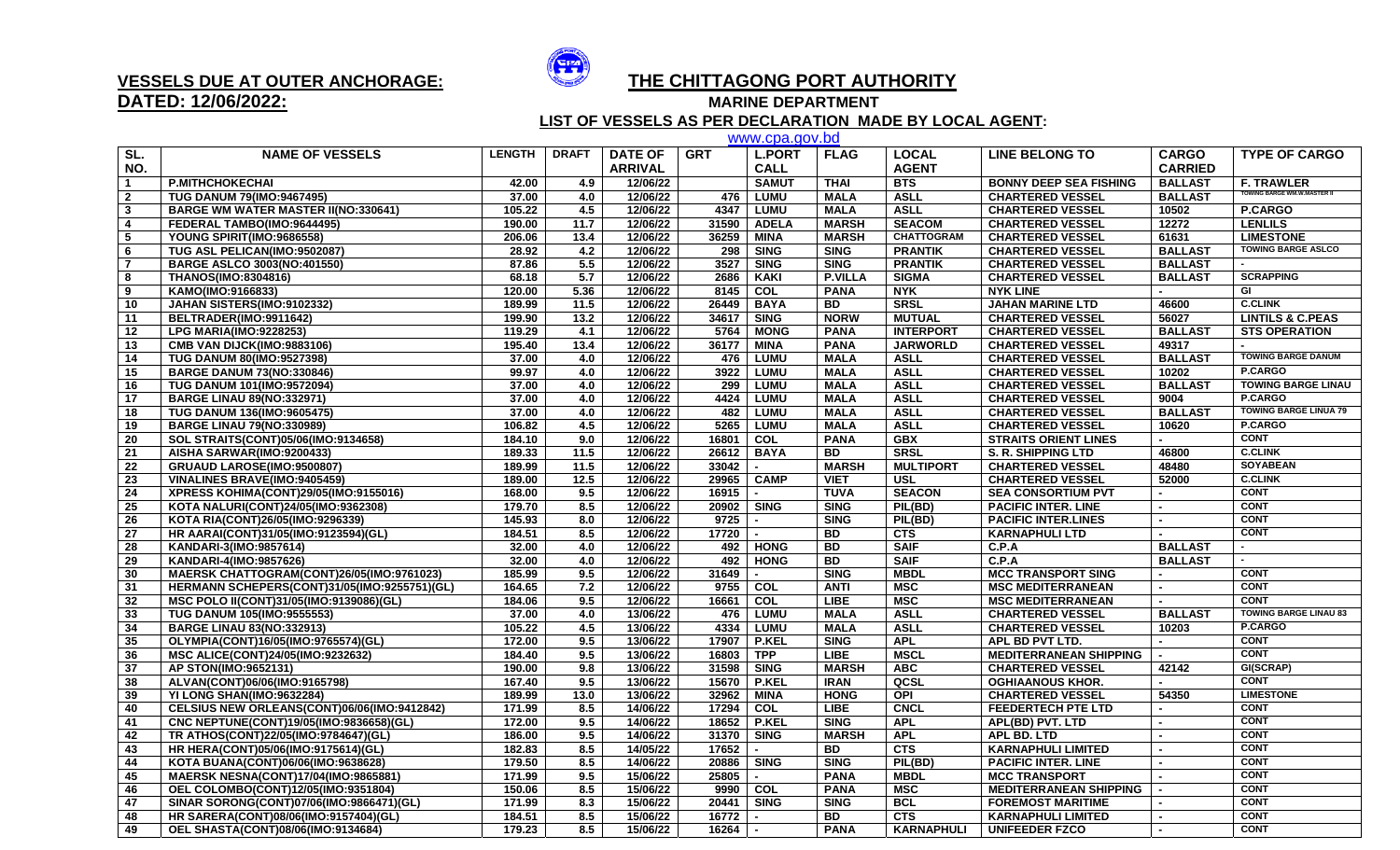| 50                      | CIARA ENTERPRISE(IMO:9749403)                                                | 172.56           | 10.5 | 15/06/22                            | 21216 JOR      |                              | <b>PANA</b>                | <b>MOTHER</b>    | <b>CHARTERED VESSEL</b>             |            | 31731 |                  | <b>TSP</b>                |
|-------------------------|------------------------------------------------------------------------------|------------------|------|-------------------------------------|----------------|------------------------------|----------------------------|------------------|-------------------------------------|------------|-------|------------------|---------------------------|
| 51                      | SHEJYOTI(IMO:9237876)                                                        | 94.72            | 6.0  | 15/06/22                            | 3811           | <b>CHENN</b>                 | <b>BD</b>                  | <b>MANGO</b>     | <b>MARINTRUST LTD</b>               |            |       |                  | <b>CONT</b>               |
| 52                      | <b>STAR ROYAL(IMO:9221126)</b>                                               | 189.90           | 12.1 | 15/06/22                            | 29499          | <b>BAYA</b>                  | <b>BD</b>                  | <b>VANGUARD</b>  | <b>VANGUARD MARITIME</b>            |            | 50800 |                  | <b>C.CLINK</b>            |
| 53                      | MSC KYMEA(CONT)22/05(IMO:9334844)                                            | 176.91           | 9.4  | 16/06/22                            | 18480          | <b>TANJ</b>                  | <b>LIBE</b>                | <b>MSC</b>       | <b>MSC MEDITERRANEAN</b>            |            |       |                  | <b>CONT</b>               |
| 54                      | MSC KYMEA(CONT)26/05(IMO:9334832)                                            | 176.91           | 9.4  | 16/06/22                            |                | 18480 SING                   | <b>LIBE</b>                | <b>MSC</b>       | <b>MSC MEDITERRANEAN SHIP.</b>      |            |       |                  | <b>CONT</b>               |
| 55                      | VASI STAR(CONT)09/06(IMO:9105994)                                            | 184.10           | 9.3  | 16/06/22                            | 16801          | <b>P.KEL</b>                 | <b>LIBE</b>                | <b>PHOENIX</b>   | <b>VASI SHIPPING PTE</b>            |            |       |                  | <b>CONT</b>               |
| 56                      | <b>GREAT ROYAL(IMO:9083081)</b>                                              | 180.00           | 11.5 | 16/06/22                            | 23263          | KOHSI                        | <b>BD</b>                  | <b>VANGUARD</b>  | <b>VANGUARD MARITIME</b>            |            | 41000 |                  | <b>C.CLINK(28000MONG)</b> |
| 57                      | SWASDEE ATLANTIC(CONT)19/05(IMO:9879375)                                     | 172.07           | 9.5  | 17/06/22                            | 18051          | S.HAI                        | <b>MARSH</b>               | <b>GLOBELINK</b> | <b>SINOKOR MERCHANT MARINE</b>      |            |       |                  | <b>CONT</b>               |
| 58                      | IMKE SCHEPERS(CONT)09/06(IMO:9360520)(GL)                                    | 154.85           | 8.5  | 17/06/22                            | 9056           | COL                          | <b>ANTI</b>                | <b>TRIDENT</b>   | <b>GOLD STAR LINE</b>               |            |       |                  | <b>CONT</b>               |
| 59                      | CALA PAGURO(CONT)26/05(IMO:9412787)                                          | 171.99           | 8.0  | 18/06/22                            | 17518          | <b>SING</b>                  | <b>LIBE</b>                | CT               | <b>BLUE SEA SHIPPING</b>            |            |       |                  | <b>CONT</b>               |
| 60                      | MSC EMILY II(CONT)29/05(IMO:9236444)                                         | 184.10           | 9.5  | 18/06/22                            | 16802          | PTP                          | <b>LIBE</b>                | <b>MSC</b>       | <b>MSC MEDITERRANEAN</b>            |            |       |                  | <b>CONT</b>               |
| 61                      | MAERSK KWANGYANG(CONT)31/05(IMO:9858747)                                     | 185.99           | 9.5  | 18/06/22                            | 32828          |                              | <b>LIBE</b>                | <b>MBDL</b>      | <b>MCC TRANSPORT</b>                |            |       |                  | <b>CONT</b>               |
| 62                      | SOL DELTA(CONT)05/06(IMO:9082805)                                            | 184.10           | 9.0  | 18/06/22                            | 16800          |                              | <b>PANA</b>                | <b>GBX</b>       | <b>STRAITS ORIENT LINES</b>         |            |       |                  | <b>CONT</b>               |
| 63                      | XPRESS NILWALA(CONT)05/06(IMO:9744659)(GL)                                   | 169.99           | 9.5  | 18/06/22                            | 18826          |                              | <b>SING</b>                | <b>SEACON</b>    | <b>SEA CONSORTIUM PVT. LTD</b>      |            |       |                  | <b>CONT</b>               |
| 64                      | MCC TOKYO(CONT)06/06(IMO:9823728)                                            | 185.99           | 9.0  | 18/06/22                            | 32828          | <b>TANJ</b>                  | <b>PANA</b>                | <b>MBDL</b>      | <b>MCC TRANSPORT SING.</b>          |            |       |                  | <b>CONT</b>               |
| 65                      | EF EMMA(CONT)07/06(IMO:9357808)(GL)                                          | 182.43           | 8.5  | 18/06/22                            | 17964          | COL                          | <b>PORTU</b>               | <b>CNCL</b>      | FEEDERTECH PTE LTD.                 |            |       |                  | <b>CONT</b>               |
| 66                      | <b>MARINE TARABA(CONT)09/06(IMO:9445019)</b>                                 | 171.99           | 9.5  | 19/06/22                            |                | 17294 P.KEL                  | <b>PANA</b>                | <b>COLUMBIA</b>  | <b>WAN HAI LINES LTD</b>            |            |       |                  | <b>CONT</b>               |
| 67                      | FSL SINGAPORE(CONT)19/04(IMO:9845037)(GL)                                    | 171.99           | 9.5  | 20/06/22                            | 16850          | COL                          | LIBE                       | <b>MSCL</b>      | <b>FAR SHIPPING LINE</b>            |            |       |                  | <b>CONT</b>               |
| 68                      | ANTON SCHEPERS(CONT)27/01(IMO:9217553)(GL)                                   | 164.65           | 7.2  | 20/06/22                            |                | COL                          | <b>ANTI</b>                | <b>MSCL</b>      | <b>FAR SHIPPING LINE</b>            |            |       |                  | <b>CONT</b>               |
| 69                      | A.IDEFIX(CONT)24/03(IMO:9354662)                                             | 182.83           | 9.5  | 20/06/22                            | $\blacksquare$ |                              | <b>MALT</b>                | <b>SEACON</b>    | <b>SEA CONSORTIUM PVT</b>           |            |       |                  | <b>CONT</b>               |
| 70                      | WINNER(CONT)12/05(IMO:9347281)                                               | 186.35           | 9.0  | 20/06/22                            | 22914          |                              | <b>PORTU</b>               | <b>SEACON</b>    | <b>SEA CONSORTIUM PVT LTD</b>       |            |       |                  | <b>CONT</b>               |
| 71                      | <b>MTT SINGAPORE(CONT)12/05(IMO:9131060)(GL)</b>                             | 140.00           | 9.5  | 20/06/22                            | 8276           |                              | <b>MALA</b>                | <b>SEACON</b>    | <b>SEA CONSORTIUM PVT LTD</b>       |            |       |                  | <b>CONT</b>               |
| 72                      | OEL SINGAPORE(CONT)16/05(IMO:9345910)                                        | 150.07           | 8.5  | 20/06/22                            | 9990           | $\overline{c}$               | <b>PANA</b>                | <b>MSC</b>       | <b>MEDITERRANEAN SHIP.</b>          |            |       |                  | <b>CONT</b>               |
| 73                      | XPRESS SAGARMALA(CONT)19/04(IMO:9862736)(GL)                                 | 172.00           | 9.5  | 20/06/22                            | 19235          |                              | <b>SING</b>                | <b>SEACON</b>    | <b>SEA CONSORTIUM PVT</b>           |            |       |                  | <b>CONT</b>               |
| 74                      | MAERSK JAKARTA(CONT)07/06(IMO:9865881)                                       | 185.99           | 9.5  | 20/06/22                            | 32965          | <b>TANJ</b>                  | <b>PANA</b>                | <b>MBDL</b>      | <b>MCC TRANSPORT SING</b>           |            |       |                  | <b>CONT</b>               |
| 75                      | XPRESS DHAULAGIRI(CONT)09/06(IMO:9760639)(GL)                                | 169.99           | 9.5  | 20/06/22                            | 18826          |                              | <b>SING</b>                | <b>SEACON</b>    | <b>SEA CONSORTIUM PVT</b>           |            |       |                  | <b>CONT</b>               |
| 76                      | CAPE ARAXOS(CONT)24/05(IMO:9696084)                                          | 185.00           | 9.5  | 21/06/22                            |                | 25165   P.KEL                | <b>SING</b>                | <b>APL</b>       | APL BD. LTD                         |            |       |                  | <b>CONT</b>               |
| 77                      | MSC MAKOTO(CONT)02/06(IMO:9236212)(GL)                                       | 175.49           | 9.5  | 21/06/22                            | 18283          |                              | <b>LIBE</b>                | <b>MSC</b>       | <b>MEDITERRANEAN SHIP.</b>          |            |       |                  | <b>CONT</b>               |
| 78                      | KOTA BISTARI(CONT)07/06(IMO:9695107)                                         | 179.50           | 8.2  | 22/06/22                            | 20886          |                              | <b>SING</b>                | PIL(BD)          | <b>PACIFIC INTER. LINES</b>         |            |       |                  | <b>CONT</b>               |
| 79                      | MCC CEBU(CONT)09/06(IMO:9823730)                                             | 185.99           | 9.0  | 22/06/22                            | 32828          |                              | <b>PANA</b>                | <b>MBDL</b>      | <b>MCC TRANSPORT</b>                |            |       |                  | <b>CONT</b>               |
| 80                      | KOTA RAJIN(CONT)08/06(IMO:9296286)(GL)                                       | 145.93           | 8.0  | 23/06/22                            |                | 9678 SING                    | <b>SING</b>                | PIL(BD)          | <b>PCIFIC INTER. LINES</b>          |            |       |                  | <b>CONT</b>               |
| 81                      | SINAR BANGKA(CONT)08/06(IMO: 9220304)(GL)                                    | 147.00           | 8.5  | 23/06/22                            | 12563          |                              | <b>SING</b>                | <b>TRIDENT</b>   | <b>GOLD STAR LINE LTD</b>           |            |       |                  | <b>CONT</b>               |
| 82                      | BANGKOK(CONT)23/05(IMO:9197349)(GL)                                          | 168.00           | 9.5  | 25/06/22                            |                | 16986 SING                   | <b>PANA</b>                | <b>ONE</b>       | <b>OCEAN NETWORK EXPRESS</b>        |            |       |                  | <b>CONT</b>               |
| 83                      | XIN CHEN HAI YANG(IMO:9814492)                                               | 153.46           | 6.0  | 25/06/22                            | 16607          | <b>S.HAI</b>                 | <b>CHINA</b>               | <b>SAIF</b>      | <b>CHARTERED VESSEL</b>             |            |       |                  | <b>P.CARGO</b>            |
| 84                      | BLPL TRUST (CONT)26/05(IMO:9119660)                                          | 166.62           | 8.5  | 25/06/22                            | 15741          |                              | <b>PANA</b>                | <b>GBX</b>       | <b>BLPL SINGAPORE PTE LTD</b>       |            |       |                  | <b>CONT</b>               |
| 85                      | MOUNT KELLETT(CONT)05/06(IMO:9760627)                                        | 169.99           | 9.5  | 25/06/22                            |                | 18870   SING                 | <b>SING</b>                | <b>APL</b>       | APL (BD) PVT. LTD                   |            |       |                  | <b>CONT</b>               |
| 86                      | SEOUL GLOW(CONT)05/06(IMO:9357535)                                           | 175.10           | 8.0  | 26/06/22                            | 18123          | <b>SING</b>                  | <b>LIBE</b>                | CT               | <b>SWORDFISH LIMITED</b>            |            |       |                  | <b>CONT</b>               |
| 87                      | SEA MASTER(CONT)21/04(IMO:9625920)                                           | 170.00           | 8.5  | 28/06/22                            | 20239          |                              | <b>LIBE</b>                | <b>TRIDENT</b>   | <b>GOLD STAR LINE</b>               |            |       |                  | <b>CONT</b>               |
| 88                      | CAPE QUEST(CONT)07/06(IMO:9734159)                                           | 185.00           | 9.5  | 01/07/22                            |                | 25090 SING                   | <b>SING</b>                | <b>APL</b>       | APL BD PVT LTD                      |            |       |                  | <b>CONT</b>               |
|                         |                                                                              |                  |      |                                     |                | <b>TANKER DUE:</b>           |                            |                  |                                     |            |       |                  |                           |
| $\mathbf{1}$            | MILAHA RAS LAFFAN(IMO:9255854)                                               | 278.85           | 11.5 | 12/06/22                            | 93226          | <b>RAS</b>                   | <b>MALT</b>                | <b>UNIGLOBAL</b> | <b>CHARTERED VESSEL</b>             |            | 59832 |                  | <b>LNG</b>                |
| $\overline{2}$          | AL KARAANA(IMO:9431123)                                                      | 315.00           | 11.0 | 12/06/22                            | 136980         | <b>RAS</b>                   | <b>MARSH</b>               | <b>UNIGLOBAL</b> | <b>CHARTERED VESSEL</b>             |            | 61835 |                  | <b>LNG</b>                |
| $\mathbf{3}$            | <b>MARAN GAS ASCLEPIUS(IMO:9302499)</b>                                      | 285.40           | 10.5 | 12/06/22                            | 97496          | <b>RAS</b>                   | <b>GREECE</b>              | <b>UNIGLOBAL</b> | <b>CHARTERED VESSEL</b>             |            | 62775 |                  | <b>LNG</b>                |
| 4                       | EJNAN(IMO:9334076)                                                           | 283.63           | 11.4 | 12/06/22                            | 95824          | <b>RAS</b>                   | <b>BAHA</b>                | <b>UNIGLOBAL</b> | <b>CHARTERED VESSEL</b>             |            | 62769 |                  | <b>LNG</b>                |
| 5                       | <b>UNIQUE HARMONY(IMO:9609914)</b>                                           | 182.50           | 10.7 | 12/06/22                            | 29441          | <b>MALA</b>                  | <b>HONG</b>                | <b>BISMILLA</b>  | <b>CHARTERED VESSEL</b>             |            | 32977 |                  | <b>GAS OIL</b>            |
| 6                       | <b>ATHENIA(IMO:9498951)</b>                                                  | 110.00           | 8.0  | 12/06/22                            | 5256           | <b>BINTU</b>                 | <b>SING</b>                | <b>MTCL</b>      | <b>CHARTERED VESSEL</b>             |            | 7999  |                  | <b>RBD</b>                |
| - 7                     | AL KHATTIYA(IMO:9431111)                                                     | 283.02           | 11.0 | 12/06/22                            | 136980 RAS     |                              | <b>MARSH</b>               | <b>UNIGLOBAL</b> | <b>CHARTERED VESSEL</b>             |            | 62379 |                  | LNG                       |
| 8                       | <b>MP MR TANKER 3(IMO:9573684)</b>                                           | 179.99           | 10.1 | 12/06/22                            | 28813          | <b>MALA</b>                  | <b>INDIA</b>               | <b>PRIDE</b>     | <b>CHARTERED VESSEL</b>             |            | 32000 |                  | <b>GAS OIL</b>            |
| 9                       | SAEHAN WALLABY(IMO:9264879)                                                  | 123.50           | 8.0  | 13/06/22                            | 6976           |                              | <b>PANA</b>                | <b>SEACOM</b>    | <b>CHARTERED VESSEL</b>             |            | 10058 |                  | <b>PHOSPHORIC ACID</b>    |
| 10                      | <b>MARIOS G(IMO:9418121)</b>                                                 | 183.00           | 12.3 | 14/06/22                            | 30075          | <b>S.LORE</b>                | <b>PANA</b>                | <b>PANMARINE</b> | <b>CHARTERED VESSEL</b>             |            | 2200  |                  | <b>CDSO</b>               |
| 11                      | GASLOG SALEM(IMO:9638915)                                                    | 285.11           | 11.5 | 20/06/22                            | 98075          | <b>RAS</b>                   | <b>BERMIUDA</b>            | <b>UNIGLOBAL</b> | <b>CHARTERED VESSEL</b>             |            | 66607 |                  | <b>LNG</b>                |
|                         | AT KUTUBDIA/MATARBARI ANCHORAGE:                                             |                  |      |                                     |                |                              |                            |                  |                                     |            |       |                  |                           |
|                         |                                                                              |                  |      |                                     |                |                              |                            | <b>BROTHERS</b>  |                                     |            |       |                  |                           |
| -1<br>$\overline{2}$    | SWIFT CRO(Attach by High Court: 23/02/11)<br>SVITZER CHITTAGONG(IMO:9843493) | $\sim$<br>$\sim$ |      | 184.60   BALLAST<br>36.00   BALLAST |                | <b>VIZA</b><br><b>PHUKET</b> | <b>PANA</b><br><b>PANA</b> | <b>SEAWAVE</b>   | R/A(11/09 AT 1800)<br>16/06 AT 1200 | 6.5<br>5.0 |       | $\sim$<br>$\sim$ |                           |
| $\mathbf{3}$            | TUG SVITZER RANGPUR(IMO:9820570)                                             | $\sim$           |      | 32.00 BALLAST                       |                | <b>SING</b>                  | <b>SING</b>                | <b>SEAWAVE</b>   | 24/09 AT 1700                       | 4.2        |       |                  |                           |
| $\overline{\mathbf{4}}$ | <b>TUG SUMMIT PSA-1</b>                                                      |                  |      | 29.95   BALLAST                     |                | <b>SING</b>                  | <b>SING</b>                | <b>SEAWAVE</b>   | R/A(19/04 AT 1200)                  | 4.0        |       |                  |                           |
| 5                       | TUG SUMMIT PSA 2(IMO:984352)                                                 | $\blacksquare$   |      | 29.95   BALLAST                     |                | <b>SING</b>                  | <b>SING</b>                | <b>SEAWAVE</b>   | R/A(19/04 AT 1200)                  | 4.0        |       | $\sim$           |                           |
| 6                       | <b>TUG SUMMIT PSA 3(IMO:9843534)</b>                                         | $\blacksquare$   |      | 29.95   BALLAST                     |                | <b>SING</b>                  | <b>SING</b>                | <b>SEAWAVE</b>   | R/A(19/04 AT 1200)                  | 4.0        |       | $\sim$           |                           |
| $\overline{7}$          | <b>TUG SUMMIT PSA 4(IMO:9847229)</b>                                         | $\sim$           |      | 29.95   BALLAST                     |                | <b>SING</b>                  | <b>SING</b>                | <b>SEAWAVE</b>   | R/A(19/04 AT 1200)                  | 4.0        |       | $\blacksquare$   |                           |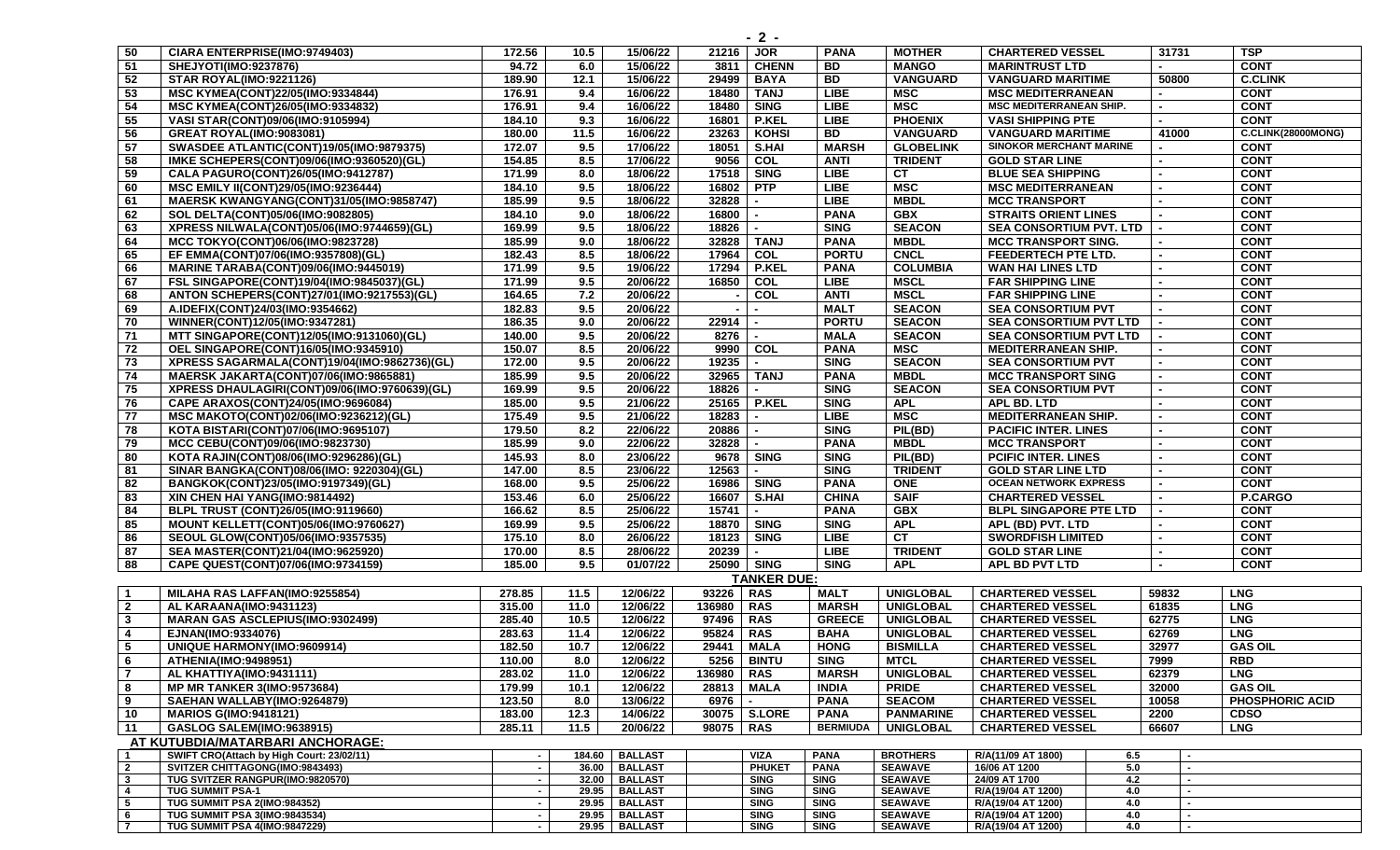| 8                       | <b>TUG SUMMIT PSA 5(IMO:9854272)</b>             | $\sim$                   |               | 29.95   BALLAST     | <b>SING</b>           | <b>PANA</b>    |                | <b>SEAWAVE</b>     | R/A(19/04 AT 1200)        | 4.0          |              |                                |
|-------------------------|--------------------------------------------------|--------------------------|---------------|---------------------|-----------------------|----------------|----------------|--------------------|---------------------------|--------------|--------------|--------------------------------|
| 9                       | <b>SUMMIT LNG(IMO:9322255)</b>                   | $\overline{\phantom{a}}$ | 277.00   LNG  |                     | <b>RAS</b>            | <b>BELG</b>    |                | <b>UNIGLOBAL</b>   | 20/04 AT 0900             | 11.7         | 59711        |                                |
| 10                      | <b>EXCELLENCE</b>                                | $\sim$                   | 277.00   LNG  |                     | <b>RAS</b>            |                | <b>BELGIUM</b> | <b>UNIGLOBAL</b>   | 24/04 AT 1400             | 12.5         | 60047        |                                |
| 11                      | ATLANTIC PRIDE(IMO:9274616)                      | $\sim$                   |               | 250.00 CRUDE OIL    | <b>MAL</b>            | <b>TUVA</b>    |                | <b>BASHUND</b>     | 25/12 AT 1756             | 10.8         | 100092       |                                |
| 12                      | ORANJE(IMO:9263904)                              | $\sim$                   |               | 185.00 BALLAST      | <b>MILA</b>           | CYP            | <b>PRANTIK</b> |                    | 02/02 AT 1000             | 8.0          |              |                                |
| 13                      | SVITZER FOXTROT(IMO:9592525)                     |                          |               | 45.00   BALLAST     | KOL                   | <b>SING</b>    |                | <b>SEAWAVE</b>     | R/A(14/03 AT 1830)        | 5.0          |              |                                |
| $\overline{14}$         | BLPG CHALLANGER(IMO:9238284)                     | $\sim$                   | 227.00   LNG  |                     | YANGU                 | <b>BD</b>      |                | <b>INTERPORT</b>   | 14/03 AT 1500             | 11.0         | 56000        |                                |
| 15                      | TUG TERAS HYDRA(IMO:9531296)                     | $\sim$                   |               | 36.00 BALLAST       | LUMU<br>495           | <b>INDO</b>    | <b>PRANTIK</b> |                    | 04/05 AT 1500             | 4.0          |              | <b>TOWING BARGE ASLCO 3005</b> |
| 16                      | <b>BARGE ASLCO 3005(NO:401531)</b>               | $\sim$                   |               | 87.86   P.CARGO     | 3527<br>LUMU          | <b>SING</b>    | <b>PRANTIK</b> |                    | 04/05 AT 1500             | 4.2          | 7899         |                                |
| 17                      | MILAHA RAS LAFFAN(IMO:9255854)                   | $\sim$                   | 278.85   LNG  |                     | 93226 RAS             | <b>MALT</b>    |                | <b>UNIGLOBAL</b>   | 23/05 AT 0600             | 11.4         | 70000        |                                |
| 18                      | LPG WARRIOR(IMO:9317298)(R.2310)                 | $\sim$                   | 230.00 LPG    |                     | 45965<br><b>FUJA</b>  | BD             |                | <b>INTERPORT</b>   | 08/05 AT 1600             | 10.8         | 66079        |                                |
| 19                      | LNG ADVENTURE(IMO:9870159)                       | $\sim$                   | 293.00        | <b>LNG</b>          | 115408<br><b>CAME</b> |                | <b>FRANCE</b>  | <b>INTERPORT</b>   | 05/06 AT 1100             | 11.4         | 19000        |                                |
| 20                      | TUG DANUM 92(IMO:9535450))(R.2641)               | $\sim$                   |               | 34.92   BALLAST     | LUMU<br>476           | <b>MALA</b>    |                | <b>JARWORLD</b>    | 09/06 AT 1030             | 4.95         |              | <b>TOWING BARGE LINAU 73</b>   |
| 21                      | BARGE LINAU 73(IMO:330983)(R.2640)               | $\sim$                   | 101.01        | STONE               | 4328<br><b>LUMU</b>   | <b>MALA</b>    |                | <b>JARWORLD</b>    | 09/06 AT 1030             | 4.0          | 9574         |                                |
| 22                      | STEMNITSA(IMO:9693070)(R.2754)                   | $\sim$                   |               | 250.00   CRUD OIL   | 62388<br><b>JABEL</b> | <b>MALT</b>    | <b>POTL</b>    |                    | 10/06 AT 1000             | 14.0         | 99212        |                                |
| 23                      | <b>TUG ORION WB 2(IMO:9560314)</b>               |                          | 24.96         | <b>BALLAST</b>      | <b>SING</b>           | <b>NIUE</b>    | <b>PRANTIK</b> |                    | (R/A 2006 AT 1000)        | 3.4          | ٠            |                                |
| $(B)$ :                 | <b>VESSELS AT A/B/C ANCHORAGE:</b>               |                          |               |                     |                       |                |                |                    |                           |              |              |                                |
|                         | (B/1) VESSELS READY:                             |                          |               |                     |                       |                |                |                    |                           |              |              |                                |
| SL.                     | <b>NAME OF VESSEL</b>                            | <b>R/ON</b>              | <b>LENGTH</b> | <b>CARGO</b>        | <b>GRT</b>            | <b>L.PORT</b>  | <b>FLAG</b>    | <b>LOCAL AGENT</b> | <b>ARRIVAL DATE &amp;</b> | <b>ANCHO</b> | <b>DRAFT</b> | QUANTITY/                      |
| NO.                     |                                                  |                          |               |                     |                       |                |                |                    | <b>TIME</b>               | -RAGE        |              | <b>REMARKS</b>                 |
| $\mathbf{1}$            | GREEN EARTH(CONT)(IMO:9865984)(GL)               | 09/06                    | 172.07        | <b>CONT</b>         |                       | 17954   P.KEL  | <b>SING</b>    | <b>SEACON</b>      | 09/06 AT 1106             | C            | 9.5          | 1094                           |
| $\overline{2}$          | CAPE FORTIUS(CONT)(IMO:9734147)(GL)              | 09/06                    | 185.00        | <b>CONT</b>         | 25090                 | <b>P.KEL</b>   | <b>CYP</b>     | CT(BD)             | 09/06 AT 1910             | C            | 9.5          | 1467                           |
| $\mathbf{3}$            | SITC SHANGHAI(CONT)(IMO:9712773)(GL)             | 10/06                    | 172.00        | <b>CONT</b>         | 17119                 | <b>SHEK</b>    | <b>HONG</b>    | <b>FAMFA</b>       | 10/06 AT 0450             | C            | 9.2          | 1277                           |
| 4                       | <b>UBENA(CONT)(IMO:9690078)</b>                  | 10/06                    | 185.00        | <b>CONT</b>         | 24901                 | <b>SHEK</b>    | <b>PORTU</b>   | <b>APL</b>         | 10/06 AT 0900             | C            | 9.5          | 1494                           |
| $\sqrt{5}$              | EASTAWAY JAMUNA(CONT)(IMO:9348998)               | 10/06                    | 182.52        | <b>CONT</b>         | 18017                 | COL            | <b>SING</b>    | <b>SEACON</b>      | 10/06 AT 1000             | C            | 9.5          | 1129                           |
| 6                       | <b>MAERSK SIHANOUKVILLE(CONT)(IMO:9840714)</b>   | 10/06                    | 186.00        | <b>CONT</b>         | 32828                 | <b>P.KEL</b>   | <b>SING</b>    | <b>MBDL</b>        | 10/06 AT 1312             | C            | 9.5          | 1928                           |
| $\overline{7}$          | <b>SOL HIND(CONT)(IMO:9122057)</b>               | 10/06                    | 184.10        | <b>CONT</b>         | 16801                 | <b>SING</b>    | <b>PANA</b>    | <b>GBX</b>         | 10/06 AT 1636             | C            | 9.5          | 1031                           |
| 8                       | MAERSK QINZHOU(CONT)(IMO:9858704)                | 11/06                    | 186.00        | <b>CONT</b>         | 32965                 | <b>P.KEL</b>   | <b>SING</b>    | <b>MBDL</b>        | 11/06 AT 0130             | C            | 9.5          | 1984                           |
| 9                       | <b>HR FARHA(CONT)(IMO:9213582)(GL)</b>           | 11/06                    | 184.51        | <b>CONT</b>         | 16772                 | COL            | <b>BD</b>      | CTS                | 11/06 AT 0848             | C            | 9.1          | 1036                           |
|                         |                                                  |                          |               |                     |                       |                |                |                    |                           |              |              |                                |
| 10                      | KOTA RUKUN(CONT)(IMO:9167459)                    | 11/06                    | 144.01        | <b>CONT</b>         | 9422                  | <b>HALD</b>    | <b>SING</b>    | PIL(BD)            | 11/06 AT 0854             | C            | 8.0          | 204                            |
| 11                      | CAPE SYROS(CONT)(IMO:9676204)                    | 11/06                    | 185.00        | <b>CONT</b>         | 25165                 | <b>SING</b>    | <b>CYP</b>     | CT(BD)             | 11/06 AT 1030             | C            | 9.5          | 1550                           |
| 12                      | BLPL BLESSING(CONT)(IMO:9345922)                 | 11/06                    | 150.70        | <b>CONT</b>         | 9990                  | <b>SING</b>    | <b>SING</b>    | <b>GBX</b>         | 11/06 AT 1818             | C            | 8.4          | 598                            |
| 13                      | XPRESS LHOTSE(CONT)(IMO:9678642)                 | 11/06                    | 169.99        | <b>CONT</b>         | 18871                 | $\overline{c}$ | <b>LIBE</b>    | <b>SEACON</b>      | 11/06 AT 1912             | C            | 8.9          | 660                            |
| 14                      | GEAT WISDOM(IMO:9207792)(R.2327)                 | 25/05                    | 185.74        | <b>GI(SODA ASH)</b> | 26010                 | <b>ZHEN</b>    | <b>MARSH</b>   | <b>OTSL</b>        | 16/05 AT 1145             | A            | 8.5          | 40742                          |
| 15                      | <b>PEGASUS(R.2352)</b>                           | 25/05                    | 189.99        | GI(SCRAP)           | 32982                 | <b>EGYPT</b>   | <b>MARSH</b>   | <b>ASCL</b>        | 18/05 AT 0030             | A            | 8.5          | 45788                          |
| 16                      | DARYA SINDHU(IMO:9844992)                        | 27/05                    | 179.97        | GI(SCRAP)           | 21546                 | <b>USA</b>     | <b>HONG</b>    | <b>LITMOND</b>     | 25/05 AT 1730             | B            | 8.5          | 28066                          |
| 17                      | <b>PRT DREAM(IMO:9524011)</b>                    | 01/06                    | 189.99        | <b>GI(ST.COIL)</b>  | 31756                 | <b>SING</b>    | <b>PANA</b>    | <b>BBAL</b>        | 01/06 AT 0300             | C            | 8.48         | 29195                          |
| 18                      | PIONEER GLORY(IMO:9350111)(72HRS)                | 05/06                    | 110.67        | <b>WOOD PULP</b>    | 7444                  | <b>INDO</b>    | <b>TUVA</b>    | <b>ASAL</b>        | 31/05 AT 1350             | B            | 7.8          | 9508                           |
| 19                      | <b>KEN UN(IMO:9727089)</b>                       | 09/06                    | 179.99        | GI(SCRAP)           | 22501                 | <b>SING</b>    | <b>PANA</b>    | <b>LITMOND</b>     | 06/06 AT 1642             | A            | 8.5          | 32999                          |
| 20                      | XING ZHI HAI(IMO:9728356)                        | 09/06                    | 179.99        | GI(SCRAP)           | 21532                 | <b>SING</b>    | <b>HONG</b>    | <b>LITMOND</b>     | 06/06 AT 1812             | A            | 8.5          | 32800                          |
| 21                      | MALAYSIA STAR(RORO/24HRS)(IMO:9032331)           | 09/06                    | 152.00        | <b>VEHICLE</b>      | 16839                 | <b>P.KEL</b>   | <b>MALA</b>    | <b>ASCL</b>        | 09/06 AT 1354             | C            | 5.65         | 1219                           |
|                         |                                                  |                          |               |                     |                       |                |                |                    |                           |              |              |                                |
| 22                      | <b>HAN ZHI(IMO:9135877)</b>                      | 11/06                    | 107.42        | P.CARGO             | 5799                  | IND.           | <b>SING</b>    | QNS                | 11/06 AT 1300             | C            | 7.9          | 1740                           |
| 23                      | ATHOS(IMO:9320336)                               | 11/06                    | 178.72 LOG    |                     |                       | 19198   B.SHUN | <b>BAHA</b>    | A&J                | 11/06 AT 2000             | C            | 8.5          | 23620                          |
|                         | (B/2): VESSELS NOT READY:                        |                          |               |                     |                       |                |                |                    |                           |              |              |                                |
|                         | ASL MERCURY(IMO:9519303)(R.2697)                 |                          | 190.00        | <b>GI(SODA ASH)</b> | 32987                 | <b>P.KEL</b>   | <b>LIBE</b>    | COSCOL             | 08/06 AT 1818             | A            | 11.2         | 44403                          |
| $\overline{2}$          | KHADEEJAH JAHAN II(IMO:9407536)(R.2682)          | $\blacksquare$           | 189.90        | <b>SLAG</b>         | 30816                 | <b>SING</b>    | BD             | <b>SRSL</b>        | 08/06 AT 1300             | A            | 10.8         | 41300                          |
| $\mathbf{3}$            | ANDREA ENTERPRISE(IMO:9749946)                   |                          | 179.96        | <b>GI(SCRAP)</b>    | 21525                 | <b>SING</b>    | <b>PANA</b>    | <b>ABC</b>         | 10/06 AT 2100             | A            | 9.75         | 31660                          |
| 4                       | BLPL FAITH(CONT)(IMO:9146297)(GL)                |                          | 140.00        | <b>CONT</b>         | 8299                  | <b>P.KEL</b>   | <b>PANA</b>    | <b>GBX</b>         | 07/06 AT 1805             | C            | 7.3          | 417                            |
| - 5                     | <b>DONG MINH(IMO:9180035)</b>                    |                          |               | 169.00 P.CARGO      |                       | $-$ S.HAI      | <b>PANA</b>    | QNS                | R/A(08/06 AT 1820)        | C            | 7.0          | 388                            |
| 6                       | <b>ORIENTAL DIAMOND(IMO:9399868)</b>             |                          |               | 183.00 GAS OIL      |                       | 30110 SING     | <b>PANA</b>    | <b>PRIDE</b>       | 11/06 AT 2130             | B            | 10.8         | 34603                          |
|                         | (B/3): VESSELS AWAITING EMPLOYEMENT/INSTRUCTION: |                          |               |                     |                       |                |                |                    |                           |              |              |                                |
| $\mathbf{1}$            | <b>CRYSTAL SAPPHIRE</b>                          |                          | $189.00$ $-$  |                     |                       | <b>SALALA</b>  | <b>BD</b>      | <b>CNL</b>         | 22/12 AT 0212             | A            | 6.0          | A/.FOR OWNER INSTRUCTION       |
| $\overline{2}$          | <b>CRYSTAL GOLD</b>                              |                          |               | 168.30 BALLAST      |                       | <b>CTG</b>     | <b>IND</b>     | CNL                | 15/03 AT 1430             | C            | 5.6          |                                |
| $\overline{\mathbf{3}}$ | <b>CHELSEA</b>                                   | $\sim$                   |               | 189.00 BALLAST      |                       |                | $\blacksquare$ | $\overline{???}$   | 21/04 AT 0248             | $\sim$       | $\sim$       |                                |
| $\overline{4}$          | HTK EMOTION(IMO:9557331)(RENAMED: MV. MAA)       | $\sim$                   |               | 79.57   BALLAST     |                       | <b>SING</b>    | <b>LIBE</b>    | <b>NAAF</b>        | 03/12 AT 1215             | C            | 3.1          | A/.FOR OWNER INSTRUCTION       |
| 5                       | <b>FALD-E-RABBI</b>                              | $\blacksquare$           | $112.00 -$    |                     |                       | KOL            | <b>PANA</b>    | <b>EDTL</b>        | R/A(23/04 AT 1600)        | C            | 4.5          | -DO-                           |
| 6                       | TUG AT 3201(IMO:9443346)                         | $\sim$                   |               | 29.50 BALLAST       |                       |                | BD             | $\overline{?}$     | 11/09 AT 1400             | в            | 4.16         |                                |
| $\overline{7}$          | <b>KAREN(IMO:9237876)</b>                        |                          |               | 91.60 BALLAST       |                       | TUTI           | <b>ANTI</b>    | <b>NAAF</b>        | 14/07 AT 1010             | в            | 4.5          | $-DO-$                         |
| 8                       | ZD 6998 (Attach by High Court: 12/01/2022)       | $\sim$                   |               | 60.00   BALLAST     |                       | <b>PASIR</b>   | <b>S.LEON</b>  | <b>JAR WORLD</b>   | R/A(19/05 AT 1600)        | C            | 2.5          |                                |
| 9                       | <b>DE LIN(IMO:8434594)</b>                       | $\sim$                   |               | 75.00\ BALLAST      |                       | ZHUH           | <b>BELIZ</b>   | <b>JAC</b>         | 27/11 AT 1100             | C            | 4.0          | -DO-                           |
| 10                      | <b>TUG HULK(IMO:9190925)</b>                     | $\sim$                   |               | 58.00   BALLAST     |                       | <b>MUMB</b>    | VANT           | <b>GPSL</b>        | 14/12 AT 1420             | Α            | 6.3          | A/.FOR OWNER INSTRUCTION       |

 $\blacksquare$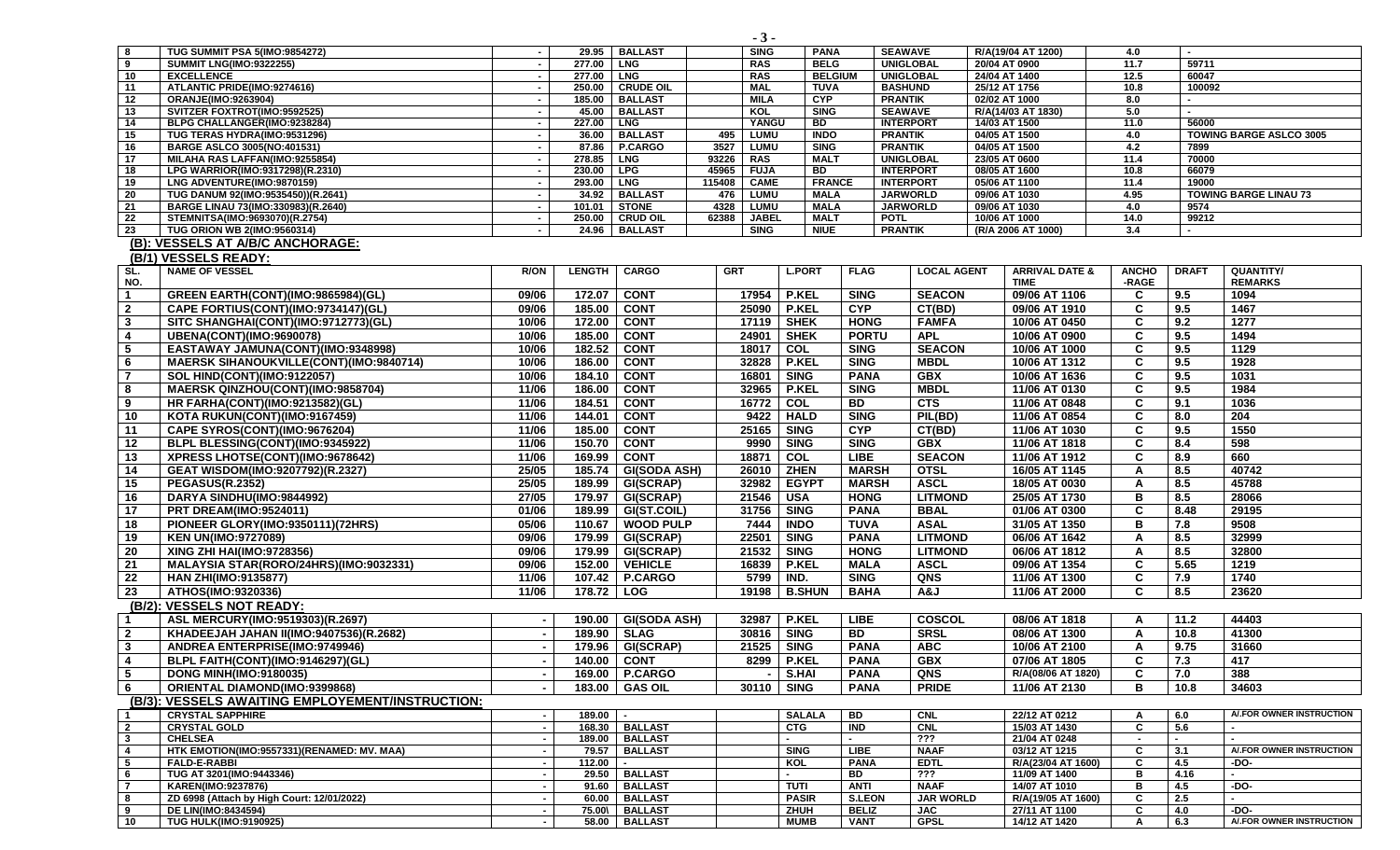| $\overline{11}$ | SVITZER DHAKA(Attach by High Court: 14/12/2020)                 |                          | 29.94            | <b>BALLAST</b>                       |               | <b>SING</b>                | SING                         | <b>SEAWAVE</b>             | R/A(16/11 AT 1200)             | C.             | 5.0         | -DO-                                                         |
|-----------------|-----------------------------------------------------------------|--------------------------|------------------|--------------------------------------|---------------|----------------------------|------------------------------|----------------------------|--------------------------------|----------------|-------------|--------------------------------------------------------------|
| $\overline{12}$ | PROSPERITY(IMO:8400531)(Attach by High Court: 15/06/2020)       | $\blacksquare$           | 165.60           |                                      |               | <b>YANG</b>                | <b>PANA</b>                  | <b>ARGO</b>                | 08/02 AT 1148                  | C.             | 5.0         | $-DO-$                                                       |
| 13              | SVITZER KHULNA(IMO:9820668)                                     | $\sim$                   |                  | 34.00   BALLAST                      |               | IND.                       | <b>SING</b>                  | <b>SEAWAVE</b>             | R/A(21/10 AT 1300)             | C              | 5.0         | -DO-                                                         |
| 14              | NORD TRUST(IMO:9454187)                                         | $\sim$                   | 189.90           | <b>BALLAST</b>                       |               | <b>MONG</b>                | <b>PANA</b>                  | <b>IPL</b>                 | 28/10 AT 2306                  | в              | 5.2         | $-DO-$                                                       |
| 15              | <b>LCT JUREN(IMO:8538613)</b>                                   |                          | 75.00            | <b>BALLAST</b>                       |               | <b>SING</b>                | <b>VOLIVIA</b>               | <b>OTSL</b>                | 22/01 AT 1230                  |                | 3.5         | $-DO-$                                                       |
| 16              | MILLION BELL(IMO:9640607)                                       |                          | 197.00           | <b>BALLAST</b>                       |               | <b>HALD</b>                | <b>PANA</b>                  | <b>FAL</b>                 | 28/03 AT 2324                  | B              | 6.23        |                                                              |
| 17              | SCHUMI-7(IMO:9140607)                                           |                          | 105.00           | <b>BALLAST</b>                       | 4961          | <b>MONG</b>                | <b>THAI</b>                  | <b>INTERPORT</b>           | 25/05 AT 1642                  | C.             | 4.1         | <b>FOR BUNKERING</b>                                         |
| $\overline{18}$ | TUG NAVIMAR-3(IMO:9526045)                                      |                          | 30.83            | <b>BALLAST</b>                       | 370           | <b>CHENN</b>               | <b>ST.KITTS</b>              | <b>OTSL</b>                | 03/06 AT 0001                  | в              | 3.5         | <b>TOWING BARGE AM MERMAID</b>                               |
| 19              | PRIDE(IMO:9153525) (Attach by High Court: 01/06/2022)           | $\sim$                   | 333.00           | <b>BALLAST</b>                       | 159423        | <b>SOHAR</b>               | <b>ST.KITS</b>               | <b>SIGMA</b>               | 04/05 AT 1615                  | C              | 8.2         | A/. FOR OWNER INSTRUCTION                                    |
| 20              | TUG WEST OCEAN 8(IMO:7417264)(R.2756)                           |                          | 51.36            | <b>BALLAST</b>                       | 220           | <b>CEBU</b>                | <b>PHILLIP</b>               | MMA                        | 08/06 AT 1400                  | в              | 5.2         | TOWING DEAD VSL M.T.QUEEN                                    |
| 21              | TUG MJS GLORY(IMO:9850472)(R.2794)                              | $\sim$                   | 25.07            | <b>BALLAST</b>                       | 182           | <b>BATA</b>                | <b>INDO</b>                  | <b>MMA</b>                 | 08/06 AT 1400                  | в              | 5.2         | TOWING DEAD VSL M.T.QUEEN                                    |
| 22              | TUG TC SAPPHIRE(IMO:9309265)                                    |                          | 100.00           | <b>BALLAST</b>                       | 1463          | <b>PHILI</b>               | <b>PANA</b>                  | <b>SIMNI</b>               | 11/06 AT 0730                  | в              | 4.2         | TOWING DEAD VSL S. S. RORO 3                                 |
|                 | (B/4): VESSELS NOT ENTERING:                                    |                          |                  |                                      |               |                            |                              |                            |                                |                |             |                                                              |
| $\mathbf{1}$    | ATHENA(IMO:9426726)                                             |                          | 199.98           | <b>AGGREGATE</b>                     |               | <b>FUJA</b>                | <b>MARSH</b>                 | <b>ATSL</b>                | 02/02 AT 0718                  | A              | 10.5        | 46250                                                        |
| $\overline{2}$  | BARGE AZ QINGDAO(IMO:525318)                                    | $\overline{\phantom{a}}$ | 111.25           | <b>AGGREGATE</b>                     |               | <b>CHENN</b>               | <b>SING</b>                  | <b>ATSL</b>                | 12/02 AT 0800                  | C              | 6.0         | 13600                                                        |
| $\mathbf{3}$    | STAR MISTRAL(IMO:9684225)                                       |                          | 189.94           | <b>RAW SUGAR</b>                     |               | <b>SANTOS</b>              | LIBE                         | <b>GM SHIP</b>             | 09/04 AT 0448                  | A              | 10.9        | 45600                                                        |
| $\overline{4}$  | <b>MEGHNA PRINCESS(IMO:9805776)(R.2259)</b>                     |                          | 199.90           | <b>RAW SUGAR</b>                     | 35210         | <b>JAIGARH</b>             | BD                           | <b>USL</b>                 | 09/05 AT 0624                  | A              | 11.4        | 60500                                                        |
| 5               | BROADGATE(IMO:9785122)(R.2308)                                  |                          | 179.97           | <b>LENTILS</b>                       | 33225         | <b>SING</b>                | LIBE                         | IMS                        | 13/05 AT 0844                  | A              | 10.8        | 35505                                                        |
| 6               | MCL-12(IMO:8577982)(R.2291)                                     | $\sim$                   | 71.94            | <b>Y.CORN</b>                        | 1854          | YANG                       | <b>MYAN</b>                  | <b>MULTIPORT</b>           | 15/05 AT 1142                  | C              | 4.0         | 2650                                                         |
| $\overline{7}$  | AQUITANIA(IMO:9300491)(R.2371)                                  |                          | 189.99           | <b>SLAG</b>                          | 31238         | <b>SING</b>                | UK                           | <b>AKIJ</b>                | 17/05 AT 1112                  | в              | 10.8        | 42500                                                        |
| 8               | HANDY STRANGER(IMO:9643453)                                     |                          | 182.00           | GI(SCRAP)                            | 23163         | <b>SING</b>                | <b>CYP</b>                   | <b>EVERETT</b>             | 28/04 AT 2118                  | в              | 9.5         | 24625                                                        |
| 9               | AEPOS(IMO:9875642)(R.2192)                                      |                          | 199.90           | <b>WHEAT</b>                         | 35906         | <b>SING</b>                | <b>PORTU</b>                 | <b>TOGGI</b>               | 19/05 AT 1312                  | A              | 11.45       | 60375                                                        |
| 10              | PAC SHARON(IMO:9913688)                                         | $\overline{\phantom{a}}$ | 199.99           | <b>SOYABEAN</b>                      | 35812         | <b>EGYPT</b>               | <b>HONG</b>                  | <b>MULTIPORT</b>           | 22/05 AT 0424                  | A              | 11.0        | 44138                                                        |
| 11              | <b>SENNA(IMO:9140449)</b>                                       | $\sim$                   | 105.92           | <b>LPG</b>                           | 4002          | <b>DHAM</b>                | <b>THAI</b>                  | <b>INTERPORT</b>           | 22/05 AT 0842                  | в              | 5.0         | 1910                                                         |
| $\overline{12}$ | SIRRAH(IMO:9200342)(R.2425)                                     |                          | 185.73           | <b>C.CLINK</b>                       | 25955         | <b>SOHAR</b>               | <b>PANA</b>                  | IMS                        | 19/05 AT 1000                  | A              | 11.8        | 47001                                                        |
| 13              | ZEIN(IMO:9216822)(R.2439)                                       |                          | 189.99           | <b>LIMESTONE</b>                     | 30303         | <b>SING</b>                | <b>PANA</b>                  | <b>AKIJ</b>                | 22/05 AT 0530                  | A              | 11.4        | 51303                                                        |
| 14              |                                                                 |                          | 199.98           | <b>DAP</b>                           | 34777         | <b>JORF</b>                | <b>PANA</b>                  | $s$ ssl                    | 24/05 AT 0644                  | A              | 10.61       | 44000                                                        |
| 15              | ULTRA BELLAMBI(IMO:9624641)<br><b>HAI DUONG 09(IMO:9342243)</b> |                          | 111.00           | <b>BALL CLAY</b>                     | 7104          | <b>P.KEL</b>               | <b>PANA</b>                  | <b>FMS</b>                 | 24/05 AT 0700                  | в              | 9.5         | 10500                                                        |
| 16              | AN HAI KELSEY(IMO:9561693)                                      | $\sim$                   | 92.00            | PTA(BAG)                             | 2999          | <b>CHINA</b>               | <b>VIET</b>                  | <b>USL</b>                 | 25/05 AT 0815                  | в              | 5.85        | 4000                                                         |
| 17              | GSM(IMO:9334961)(R.2379)                                        |                          | 115.48           | <b>WOOD PULP</b>                     | 7823          | <b>SING</b>                | <b>VIET</b>                  | <b>USL</b>                 | 29/05 AT 2125                  | C              | 8.2         | 8000                                                         |
| 18              | DMC NEPTUNE(IMO:9433200)                                        | $\sim$                   | 169.37           | <b>UREA</b>                          | 17025         | <b>FUJA</b>                | <b>PANA</b>                  | SSL                        | 31/05 AT 0100                  | A              | 9.9         | 25805                                                        |
| 19              |                                                                 |                          | 189.99           |                                      | 30662         | <b>BONT</b>                | <b>LIBE</b>                  | <b>UNIOCEAN</b>            |                                |                | 12.5        | 54100                                                        |
|                 | RUI FU CHENG(IMO:9272448)                                       |                          |                  | <b>COAL</b>                          |               | <b>CHENN</b>               | <b>SING</b>                  |                            | 31/05 AT 1100                  | A<br>в         | 5.6         | 4400                                                         |
| 20              | <b>BARGE AM MERMAID</b><br>TOMINI DYNASTY(IMO:9721360)(R.2328)  | $\sim$                   | 100.58<br>199.00 | <b>AGGREGATE</b><br><b>RAW SUGAR</b> | 4241<br>36308 | <b>SANTOS</b>              | <b>MARSH</b>                 | <b>OTSL</b><br><b>JMC</b>  | 03/06 AT 0001<br>30/05 AT 1030 | A              | 10.5        | 42000                                                        |
| 21<br>22        |                                                                 |                          | 110.67           | <b>FELDSPAR</b>                      | 7433          | <b>KAKI</b>                | BD                           | <b>MLS</b>                 |                                |                | 8.5         | 9500                                                         |
|                 | APARAJITA(IMO:9237254)                                          |                          |                  |                                      |               |                            |                              |                            | 03/06 AT 0900                  | A<br>C.        | 5.9         | 3000                                                         |
| 23              | LPG SOPHIA(IMO:9175846)                                         |                          | 116.92           | <b>LPG</b>                           | 5473          | <b>MONG</b>                | <b>PANA</b>                  | <b>INTERPORT</b>           | 05/06 AT 1130                  |                |             |                                                              |
| 24              | CROWN VISION(IMO:9227998)                                       |                          | 189.99           | <b>C.CLINK</b>                       | 28647         | <b>BAYA</b>                | BD                           | <b>CMSS</b><br><b>RENU</b> | 04/06 AT 1554                  | A              | 11.5        | 49200<br>61251                                               |
| 25              | BEILUN 17(IMO:9672052)                                          | $\sim$                   | 199.90           | <b>LIMESTONE</b>                     | 36518         | <b>FUJA</b><br><b>SING</b> | <b>CHINA</b><br><b>PANA</b>  | <b>FMS</b>                 | 03/06 AT 1512                  | A<br>C         | 11.5<br>8.7 | 18500                                                        |
| 26<br>27        | BMC ENDORA(IMO:9380427)(R.2687)                                 |                          | 139.92           | <b>FELDSPAR</b>                      | 11681         | <b>CHINA</b>               | <b>MONG</b>                  | <b>USL</b>                 | 06/06 AT 0845                  | C              | 8.8         | 8000                                                         |
|                 | TRANG AN 06(IMO:9175858)                                        |                          | 100.33           | PTA(BAG)                             | 6448          |                            |                              |                            | 06/06 AT 1625                  |                |             |                                                              |
| 28              | HTK CONFIDENCE(IMO:9412969)                                     |                          | 169.26           | <b>SLAG</b>                          | 16960         | <b>P.KEL</b>               | <b>VIET</b>                  | <b>SEAPOWER</b>            | 06/06 AT 1716                  | A              | 10.2        | 26700                                                        |
| 29              | OCEAN PRIDE(IMO:9324095)                                        |                          | 189.90           | <b>RAW SUGAR</b>                     | 31234         | <b>SANTOS</b>              | <b>MARSH</b>                 | <b>USL</b>                 | 04/06 AT 2018                  | A              | 10.2        | 53800                                                        |
| 30              | AKIJ MOON(IMO:9300506)(R.2664)                                  | $\overline{\phantom{a}}$ | 189.99           | <b>LIMESTONE</b>                     | 31251         | <b>FUJA</b>                | BD                           | <b>SEACOM</b>              | 07/06 AT 0306                  | A              | 11.5        | 54630                                                        |
| 31              | JAHAN BROTHERS(IMO:9072223)                                     | $\sim$                   | 185.84           | <b>C.CLINK</b>                       | 25899         | <b>BAYA</b>                | BD                           | <b>SRSL</b>                | 18/05 AT 2306                  | A              | 11.5        | 42400                                                        |
| 32              | AMEENA JAHAN(IMO:9538945)                                       | $\sim$                   | 189.94           | <b>SLAG</b>                          | 29977         | <b>SING</b>                | <b>BD</b><br>$\overline{BD}$ | <b>SRSL</b><br><b>SRSL</b> | 03/06 AT 1606                  | A              | 11.3        | 44000                                                        |
| 33              | SARWAR JAHAN(IMO:9233600)                                       |                          | 189.80           | <b>C.CLINK</b>                       | 28021         | <b>KOHSI</b>               |                              |                            | 03/06 AT 1330                  | A              | 11.5        | 48920                                                        |
| 34              | LOUISIANA MAMA(IMO:9583108)(R.2679)                             |                          | 189.99           | <b>C.CLINK</b>                       | 32361         | <b>SING</b>                | <b>LIBE</b>                  | <b>LITMOND</b>             | 07/06 AT 1354                  | A              | 11.33       | 45700                                                        |
| 35<br>36        | BAODA 17(IMO:9274458)(R.2699)                                   |                          | 189.99           | <b>LIMESTONE</b>                     | 30012         | MINA                       | <b>PANA</b>                  | <b>JARWORLD</b>            | 08/06 AT 0112<br>07/06 AT 1700 | A              | 11.7        | 50003<br>42500                                               |
|                 | AKIJ WAVE(IMO:9109366)(R.2745)                                  |                          | 189.80           | <b>C.CLINK</b>                       | 27011         | <b>THAI</b>                | BD                           | <b>AKIJ</b>                |                                | A              | 1.4         |                                                              |
| 37<br>38        | JAG RADHA(IMO:9496135)(R.2569)                                  |                          | 189.99           | <b>WHEAT</b>                         | 32354         | <b>KAND</b>                | <b>INDIA</b>                 | <b>SEACOM</b>              | 31/05 AT 0400                  | A              | 11.2        | 44745                                                        |
|                 | GOLDEN GLINT(IMO:9738911)(R.2723)                               |                          |                  | 199.98 SOYABEAN                      | 34773         | <b>ITAQ</b>                | <b>MALT</b>                  | <b>USL</b>                 | 08/06 AT 0800                  | A              | 10.45       | 42000                                                        |
| 39              | MDM BATUR(IMO:9347944)(R.2795)                                  |                          |                  | 189.99 LIMESTONE                     | 31135   THAI  |                            | <b>INDO</b>                  | <b>BASHUND</b>             | 08/06 AT 1630                  | A              | 11.56       | 48700                                                        |
| 40              | NORD MISSISSIPPI(IMO:9725457)(R.2668)                           | $\sim$                   | 199.90           | <b>R.SEED</b>                        | 34558         | <b>AUS</b>                 | <b>PANA</b>                  | <b>SAFESHIP</b>            | 08/06 AT 0712                  | A              | 10.5        | 41526                                                        |
| 41              | STENA IMPRESSION(IMO:9667461)                                   |                          | 183.20           | <b>SOYABEAN</b>                      | 29680         | KAKI                       | UK                           | <b>USL</b>                 | 10/06 AT 0730                  | в              | 10.0        | 30281                                                        |
| 42              | FEDERAL ISLAND(IMO:9790842)                                     | $\overline{\phantom{a}}$ | 199.98           | <b>STONE</b>                         | 35832         | <b>KAND</b>                | <b>PANA</b>                  | <b>MARSL</b>               | 08/06 AT 1006                  | Α              | 11.5        | 20700                                                        |
| 43              | DA NANG GAS(IMO:9388429)                                        | $\sim$                   | 99.90            | LNG                                  | 4306          | <b>DHAM</b>                | <b>VIET</b>                  | <b>UNIGLOBAL</b>           | 09/06 AT 2100                  | C              | 6.0         | 1845                                                         |
| 44              | BULK AQUILA(IMO:9725574)                                        | $\sim$                   | 199.99           | <b>WHEAT</b>                         | 38227         | <b>BENCO</b>               | <b>PANA</b>                  | <b>MTSC</b>                | 02/06 AT 0336                  | A              | 11.0        | 49000                                                        |
| 45              | ORION(IMO:9331880)                                              | $\sim$                   | 189.99           | <b>SLAG</b>                          | 31236         | JAPAN                      | LIBE                         | AKIJ                       | 10/06 AT 2148                  | A              | 11.0        | 44445                                                        |
| 46              | SENNA-8(IMO:9128673)                                            | $\sim$                   | 117.52           | LPG                                  | 5888          | IND.                       | <b>THAI</b>                  | <b>SEASIDE</b>             | 11/06 AT 0912                  | C              | 5.1         | 2500                                                         |
| 47              | <b>EPIC SULA(IMO:9713624)</b>                                   |                          | 120.00           | <b>LPG</b>                           | 8359          | <b>P.KEL</b>               | <b>SING</b>                  | <b>SEASIDE</b>             | 12/06 AT 0800                  |                | 6.7         | 5366                                                         |
| 48              | <b>MANDARIN TRADER(IMO:9569279)</b>                             | $\sim$                   |                  | 190.00   LIMESTONE                   | 33034         | MINA                       | <b>SING</b>                  | <b>RENU</b>                | 11/06 AT 0724                  | A              | 10.4        | 54350                                                        |
| 49              | SMOOTH SEA-2(IMO:8223660)                                       | $\blacksquare$           |                  | 75.50 SCRAPPING                      | 1989          | <b>THAI</b>                | <b>THAI</b>                  | KSM                        | 28/05 AT1330                   | C.             | 4.0         | A/.FOR BEACHING<br>A/.FOR DELIVERY (SCRAP WITH DAMAGE CARGO) |
| 50              | <b>BANGA LANKA</b>                                              | $\sim$                   |                  | 133.30 SCRAPPING                     |               |                            | BD                           | <b>BARIDHI</b>             | R/A(04/04 AT 0814)             | $\blacksquare$ |             |                                                              |
| 51              | GALA(IMO:9192260)(Attach by High Court: 09/03/2022)             | $\sim$                   |                  | 248.00   SCRAPPING                   |               | <b>BATA</b>                | ST.KITS                      | MMA                        | 28/02 AT 0812                  | C.             | 8.3         | A/.FOR DELIVERY                                              |
| 52              | <b>THANOS(IMO:8304816)</b>                                      | $\sim$                   |                  | 75.5   SCRAPPING                     | 2686          | <b>SOHAR</b>               | VANU                         | SIGMA                      | 04/05 AT 1615                  | C              | 5.6         | -DO-                                                         |

53 | ION(IMO:9144067)(R.2750) | - | 244.00 | SCRAPPING | 57148 | SING | CAMERON | FAST | 08/06 AT 0742 | C | 7.9 | -DO-